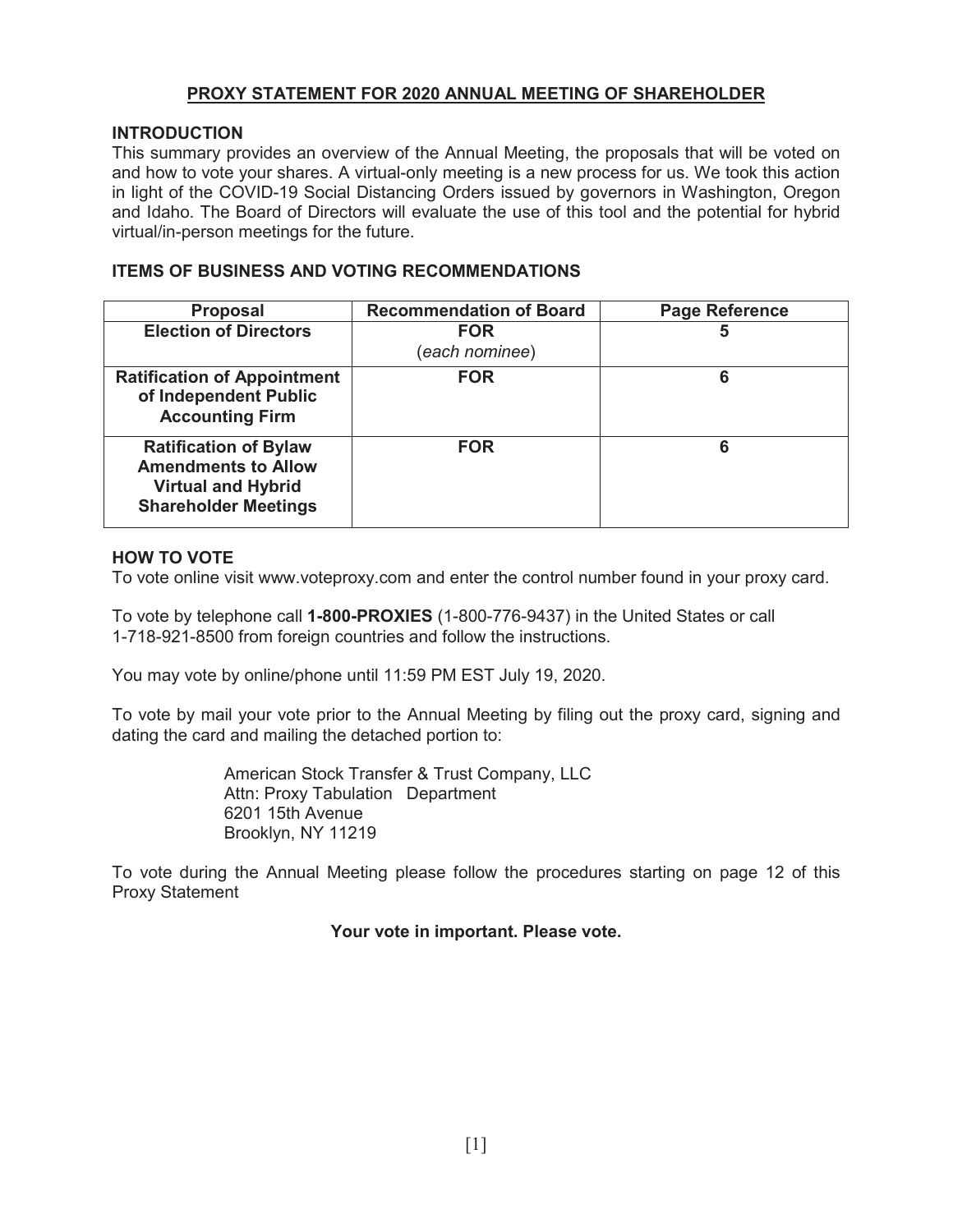## **BOARD OF DIRECTORS**

| <b>Name</b>                    | <b>Positions Held</b>                | Outside? | Year          |
|--------------------------------|--------------------------------------|----------|---------------|
|                                |                                      |          | <b>Joined</b> |
|                                |                                      |          | <b>Board</b>  |
| <b>Peter F. Stanton</b>        | <b>Chairman &amp; President</b>      | N        | 1989          |
| John E. ("Jack") Heath, III    | <b>Executive Vice-President</b>      | N        | 2000          |
| John J. Luger                  | <b>Compensation Committee, Chair</b> |          | 2018          |
| <b>Steven M. Helmbrecht</b>    | <b>Audit Committee, Chair</b>        |          | 2012          |
| <b>Christopher H. Ackerley</b> | <b>Trust Committee, Chair</b>        |          | 2018          |

#### **BACKGROUNDS**

## **Peter F. Stanton**

 Peter F. Stanton has served as Chairman of the Board and Chief Executive Officer of Washington Trust Bank since March of 2000. Prior to this, Mr. Stanton was President, Chief Executive Officer, & Chairman—January 1997, President and Chief Executive Officer—April 1993 and President of Washington Trust Bank—April 1990.

 Mr. Stanton also serves as Chairman of the Board for W.T.B. Financial Corporation, and is a board member for Inland Northwest Council, Boy Scouts of America and serves on The Washington Roundtable. In addition to holding positions on numerous civic boards, Mr. Stanton was president of the Washington Bankers Association from 1995 to 1996 and State Chairman of the American Bankers Association for 1997 and 1998. Mr. Stanton is also the Chairman of the Advisory Board of the Boys & Girls Clubs of Spokane County and serves on the Board of Trustees of Gonzaga University.

 Mr. Stanton holds a bachelor's degree in finance from the University of Oregon, an MBA in Accounting and Business Economics from the University of Washington and an Advanced Banking Degree, with honors, from the Stonier Graduate School of Banking at the University of Delaware.

#### **John E. ("Jack") Heath, III**

 Jack Heath is the President and Chief Operating Officer of Washington Trust Bank. He was elected to this position in March 2000. Prior to this, Mr. Heath held numerous positions in Commercial Banking, Marketing, Investment Services, and Branch Banking.

 Mr. Heath is active in the community, currently serving as a Director on the boards of the Pacific Coast Banking School and the Community Cancer Fund. Jack is currently serving as the Chairman of the Board for Premera and Premera Blue Cross. He is a past Chairman of the Washington Bankers Association and continues to serve on their Board of Directors, as well as being an Emeritus Board Member of the Gonzaga University Board of Regents, Gonzaga Forum Board, and the Mobius Science Center Board. He is active in the Spokane County United Way.

 Mr. Heath received a BA in Finance from the University of Idaho and an MBA in Finance from Gonzaga University.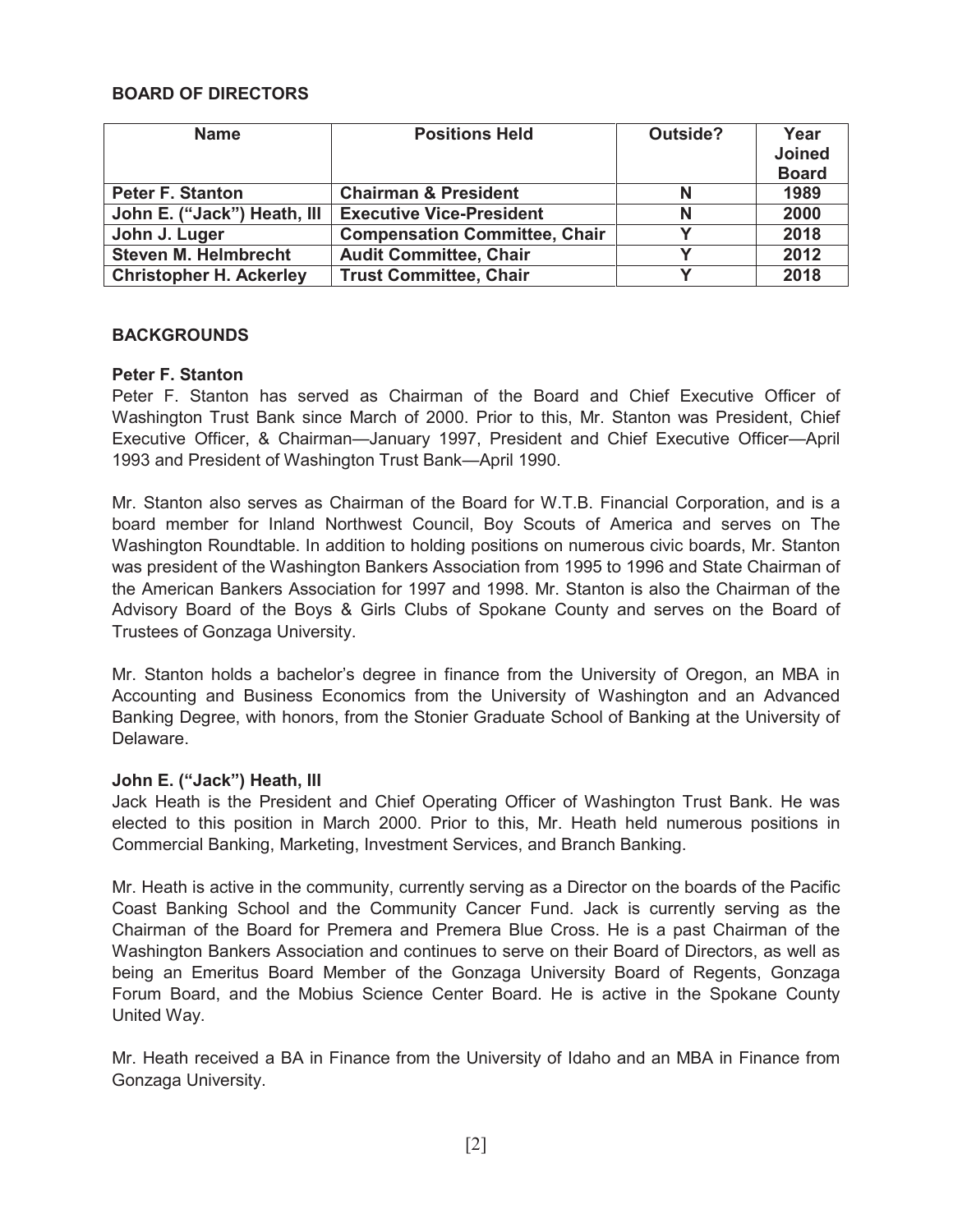## **John J. Luger**

 John is a graduate of Gonzaga Preparatory School in Spokane, Washington. After two years as an Army officer, he started in the data processing field at Electronic Data Systems. He was the Data Processing Manager with EDS before joining Washington Trust Bank in 1975 as a Data Processing Operations Manager. He founded Data Base, Inc. one year later. John is presently the Manager of JDL Enterprises, LLC. JDL Enterprises is involved in the purchase and development of real estate and various other investments. John is the former CEO/President of Data Base, Inc. John was directly responsible for the corporate culture of Data Base, Inc. and oversaw the entire operation with direct involvement in strategic direction, growth strategies and new product lines for twenty-three years. The growth of the company was largely due to expansion in targeted locations throughout the United States through new startups as well as mergers and acquisitions.

 Since the sale of his company John has been involved in philanthropic causes mostly in the area of private education. Mr. Luger serves on the Gonzaga University Board of Trustees and the Nazareth Guild Board.

John earned his Bachelor's Degree in Marketing at the University of Oregon.

## **Steven M. Helmbrecht**

 Steve Helmbrecht previously was CEO of Lakeside Capital Group, a privately-held investment company with a diverse portfolio including public and private equity investments, agricultural, commercial and residential real estate. From 2005 to 2014, he served as Executive Vice President and CFO of Itron, Inc. (NASDAQ: ITRI), a global technology and services company providing solutions for electricity, gas and water utilities to help them measure, manage and analyze energy and water. He holds a Master of Taxation from the University of Denver and a BA in Business Administration (Accounting) from the University of Washington.

 Steve currently serves on the Gonzaga University Board of Regents as well as on the Board of Washington Trust Bank and the W.T.B. Financial Corporation.

Steve and his wife Theresa have two children, Lauren and Brett.

## **Christopher H. Ackerley**

 Chris is co-founder at Ackerley Partners, LLC. Prior to founding Ackerley Partners in 2002, he was the President and Director of The Ackerley Group, Inc., where he oversaw the daily operations of the national media and entertainment company. He served in a variety of roles for the company for more than 15 years, and was also a member of the company's board of directors.

 Chris was instrumental in identifying operational opportunities across all operating divisions of the company (outdoor media, television, radio and sports, and entertainment) as well as assessing and pursuing strategic business initiatives. He was the point person in expanding and developing the company's relationship with the analyst community and Wall Street. In early 2002, he successfully co-led the merger of The Ackerley Group with Clear Channel Communications, Inc. In early 2001, he led the negotiations and completion of The Ackerley Group's sale of the Seattle SuperSonics and the Seattle Storm to The Basketball Club of Seattle led by Starbucks Chairman and CEO – Howard Schultz. Mr. Ackerley also spearheaded the launch of Ackerley Ventures during his term as the President at The Ackerley Group, an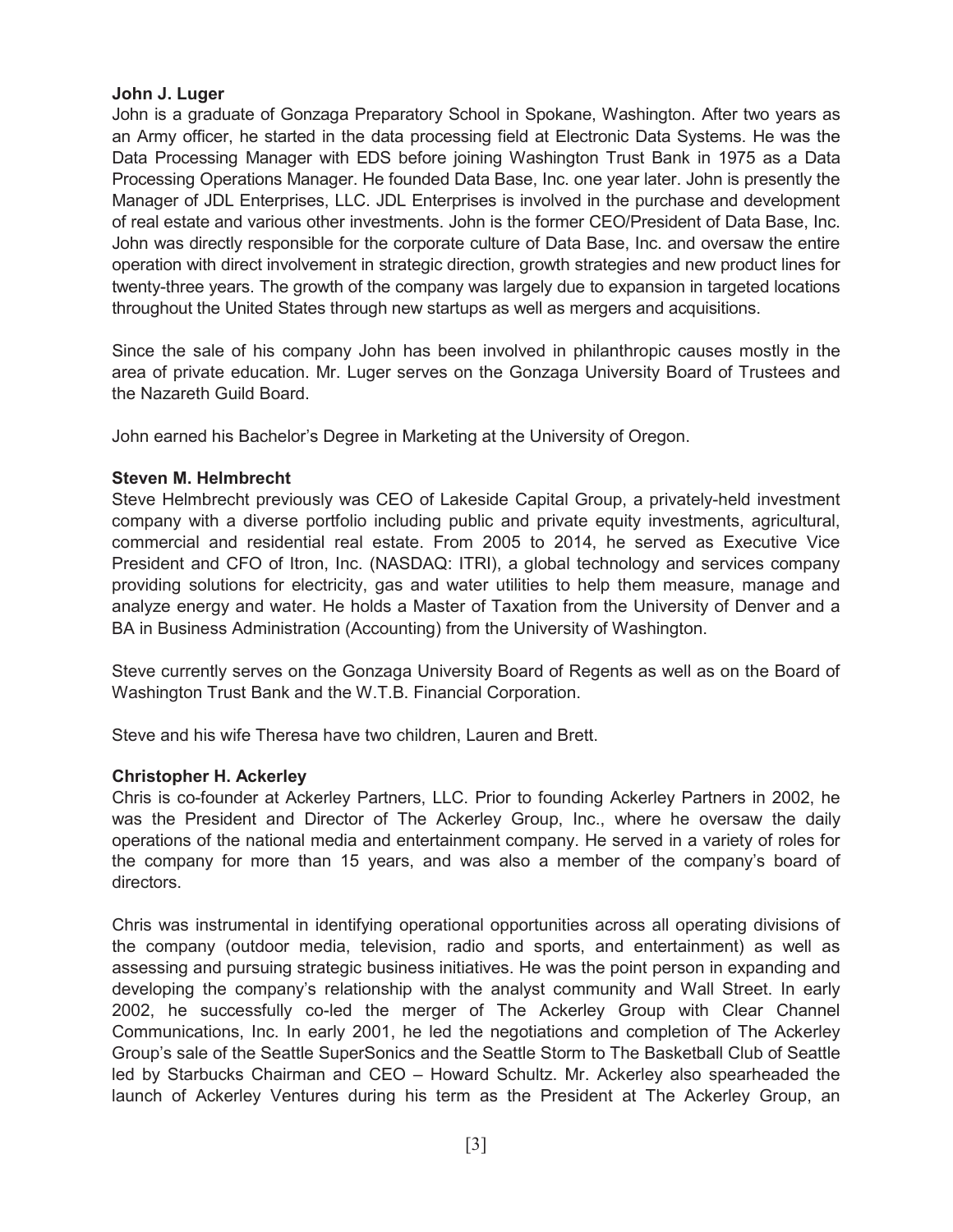investment division of the company's core media and entertainment operations. He began his career in the Capital Markets Group at Bank of America in London, England.

 Mr. Ackerley is involved with many civic and community organization including the Pacific Science Center, the Downtown Seattle Association, The Film School and Lakeside School. He serves as Vice-President of The Ginger and Barry Ackerley Foundation and is a member of the Northwest Chapter of The Young Presidents' Organization. In 2001, Mr. Ackerley was recognized by the Puget Sound Business Journal as one of the region's most influential "40 Under 40" business leaders and in 2004, he was the recipient of the inaugural Outstanding Alumni Board member Award by Seattle Works for his many contributions to the Seattle community.

## **PROPOSALS**

#### Proposal No.1 – Election of Directors

 The Board has nominated Stanton, Heath, Luger, Helmbrecht and Ackerley to be elected to serve on our Board until the next annual meeting of shareholders or until their successors are duly elected and qualified.

 At the Annual Meeting, proxies cannot be voted for a greater number of individuals than the five nominees named in this Statement of Information. Holders of proxies solicited by this Proxy Statement will vote the proxies received by them as directed on the proxy card or, if no direction is made, for the election of the Board's five nominees.

 The term of any incumbent director who does not receive the affirmative vote of (i) a majority of the shares present or represented by proxy and voting at the Annual Meeting and (ii) a majority of the shares required to constitute a quorum, and has not earlier resigned, will end on the date that is the earlier of (a) 90 days after the date on which the voting results for the Annual Meeting are determined by the inspector of election, or (b) the date on which the Board selects a person to fill the office held by that director in accordance with the Company bylaws.

 Each of the directors nominated by the Board has consented to serving as a nominee, being named in this Proxy Statement, and serving on the Board if elected. Each director elected at the Annual Meeting will be elected to serve a one-year term. If any nominee is unable or declines to serve as a director at the time of the Annual Meeting, the proxy holders may vote for any nominee designated by the present Board to fill the vacancy.

 There are no family relationships among W.T.B. Financial Corporation's executive officers and directors.

 For more information on the director nominees, please see the biographies of the director nominees beginning on page 2.

 *The Board recommends that shareholders vote FOR the election of directors Stanton, Heath, Luger, Helmbrecht, and Ackerley.*

## **Vote Required**

 W.T.B. Financial Corporation has implemented majority voting in uncontested elections of directors. Accordingly, the Company's bylaws provide that in an uncontested election of directors the affirmative vote of (i) a majority of the shares present or represented by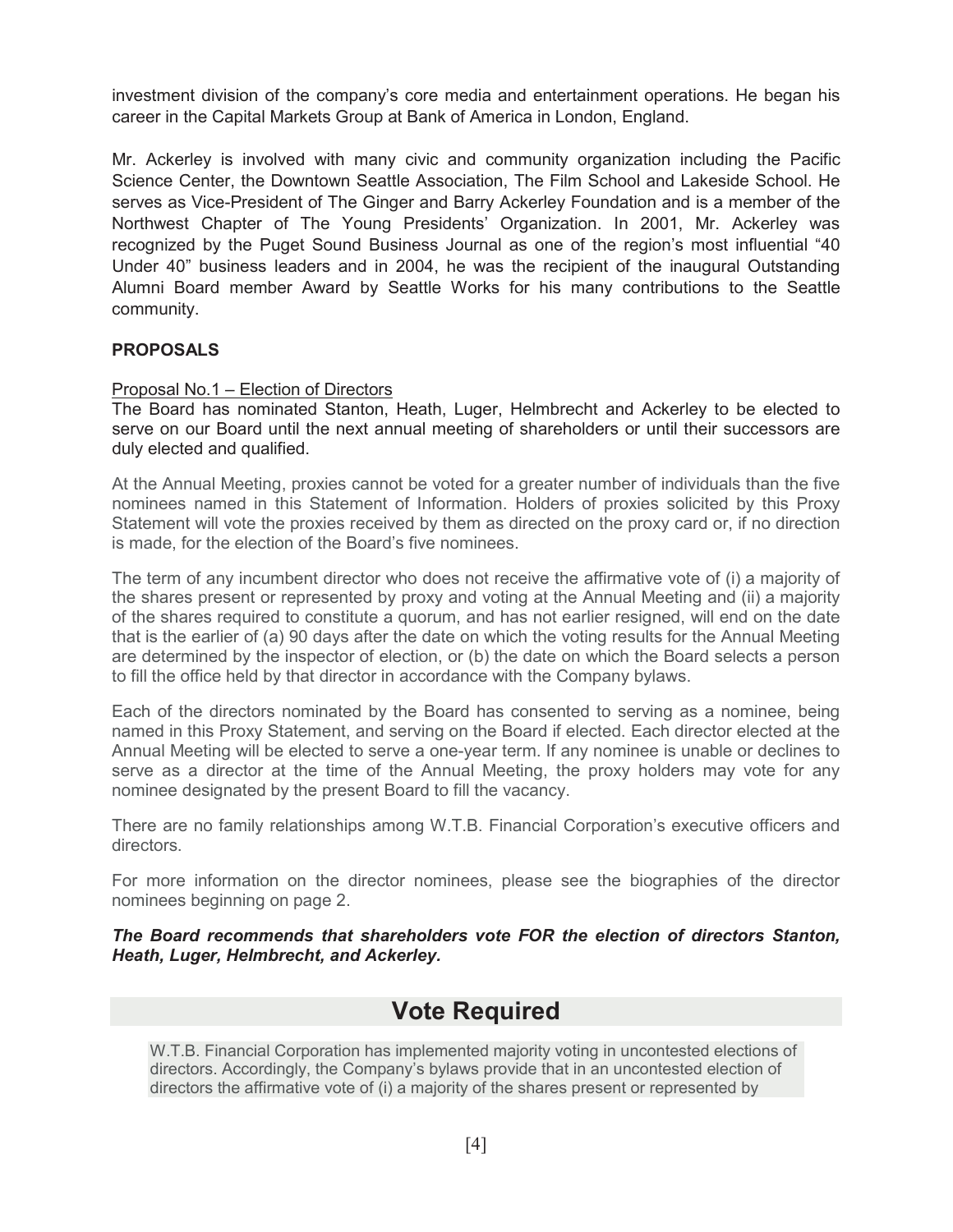proxy and voting at the Annual Meeting and (ii) a majority of the shares required to constitute a quorum is required to elect a director.

 Proposal No. 2 – Ratification of Appointment of Independent Registered Public Accounting Firm The Audit Committee has re-appointed Moss Adams LLP as W.T.B. Financial Corporation's independent registered public accounting firm and as auditors of the Company's consolidated financial statements for 2020. The Audit Committee reviews the performance of the independent registered public accounting firm annually.

 At the Annual Meeting, our shareholders are being asked to ratify the appointment of Moss Adams LLP as the Company's independent registered public accounting firm for 2020. In the event of a negative vote on this proposal, the Audit Committee will reconsider its selection. Even if this appointment is ratified, the Audit Committee may, in its discretion, direct the appointment of a different independent registered public accounting firm at any time during the year if the Audit Committee determines that such a change would be in the best interests of the Company and its shareholders.

## *The Board recommends a vote FOR Proposal No. 2.*

# **Vote Required**

 Approval of Proposal No. 2 requires the affirmative vote of (i) a majority of the shares present or represented by proxy and voting at the Annual Meeting and (ii) a majority of the shares required to constitute a quorum.

#### Proposal No. 3 – Ratification of Amendments to Bylaws to Allow Virtual and Hybrid Annual Meetings of the Shareholders

 Effective May 19, 2020, the Company's Board of Directors adopted amendments to the Company's Amended and Restated Bylaws to expressly permit the Company to hold meetings of shareholders solely by means of remote communication or hybrid remote and in person meetings. Specifically, the Bylaws were amended as follows:

#### **W.T.B Financial Corporation Resolution of the Board of Directors**

## **Amending and Restating Company Bylaws**

## **May 19, 2020**

 **WHEREAS**, the Board of Directors of the W.T.B. Financial Corporation ("Company") believes that it is in the best interest of the Company to have the authority and capability to hold its Annual Shareholder meetings either in person, by remote electronic means, or by hybrid thereof; and

 **WHEREAS**, the Delaware General Corporate Law Tile 8 allows the Annual Shareholder Meeting to be held by remote electronic means of communication so long as such means are allowed in the Company bylaws; and

 **WHEREAS**, the Company bylaws are currently silent on whether the Annual Shareholder Meeting may be held by remote electronic means; and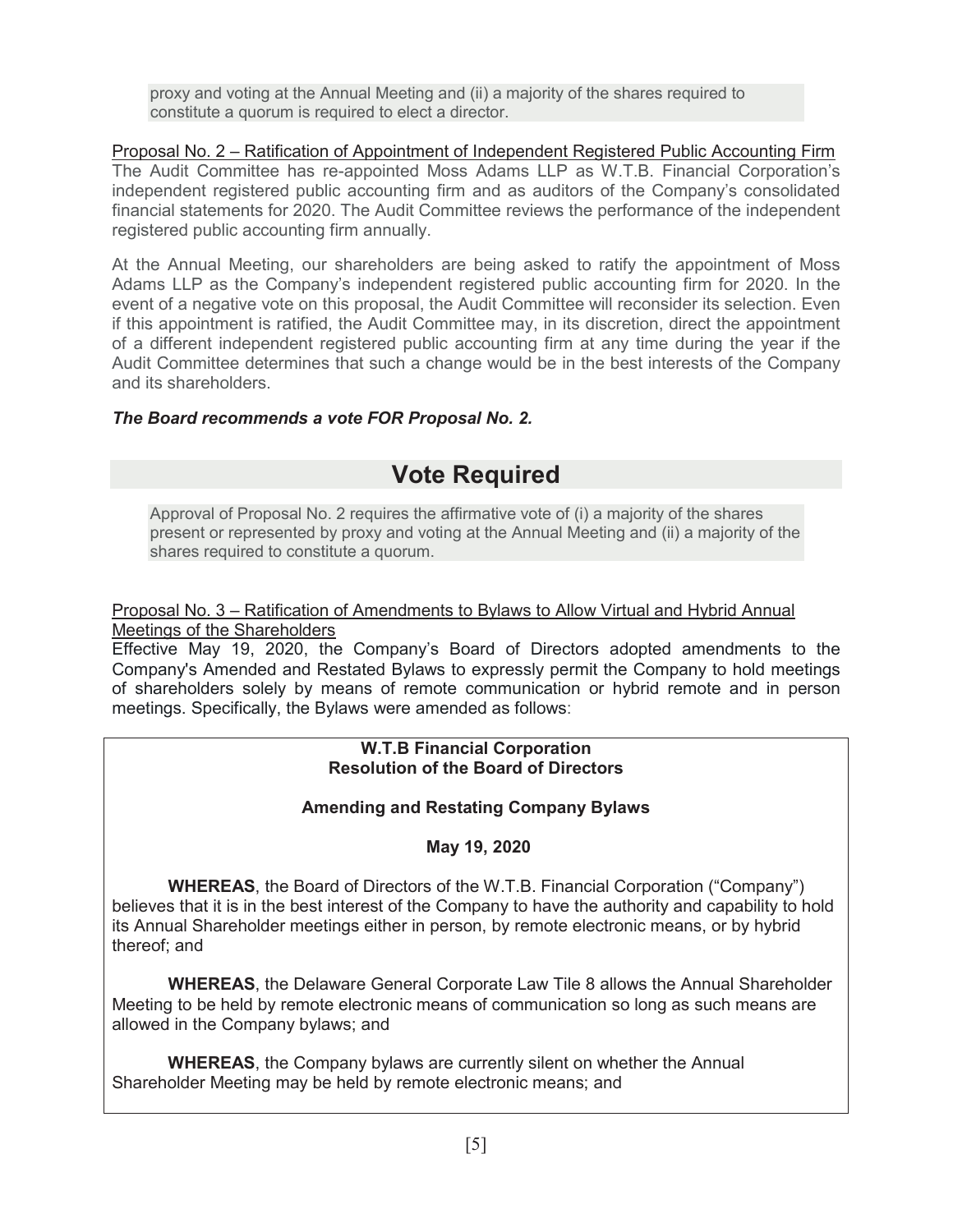**WHEREAS**, the authority to amend the Company bylaws of the Company is vested in the Board of Directors pursuant to the Articles of Incorporation, as amended 2009, in Paragraph 7, Section A;

## **NOW THEREFORE BE IT**

 **RESOLVED**, that the Company bylaws are amended at Article III, Section 1 to allow for the Annual Shareholder Meeting to be held as a remote electronic meeting or a hybrid in person and electronic meeting as designated by the Board of Directors; and be it

 **FURTHER RESOLVED**, that the Company bylaws are amended at Article III, Section 4, to allow notice of meetings to be provided by courier or to a shareholder's electronic mail kept in the records of the Company and to the extent such practice is consistent with the Delaware General Corporate Law in effect at the time of the notice; and be it

 **FURTHER RESOLVED**, that the Company bylaws are amended at Article III, Section 5 to clarify that a shareholder attending the Annual Shareholder Meeting through remote electronic means is deemed to have waived defective notice to the same extent that the shareholder attended the Annual Shareholder Meeting in person or by proxy; and be it

 **FURTHER RESOLVED**, that the Company bylaws are amended at Article III, Section 6, directing the Secretary to prepare and make available to shareholders a list of shareholders eligible to vote at the Annual Shareholder Meeting as required by the Delaware General Corporate Law and to make such list available electronically if the Annual Shareholder Meeting is held by remote electronic means; and be it

 **FURTHER RESOLVED**, that the Company bylaws are amended at Article III, Section 8 to clarify that a shareholder who attends in person, by proxy, or through remote electronic means is considered to be present at the Annual Shareholder Meeting for all purposes including withdraw from such meeting; and be it

 **FURTHER RESOLVED**, that Company bylaws are amended at Article III, Section 9 to authorize a majority of the shareholders present at the meeting or the chairman to adjourn the Annual Shareholder Meeting if there is not a quorum to a place and time of their choice for up to thirty (30) days without giving notice other than in the meeting; and be it

 give the resolution full force and effect and shall deliver a redlined and clean copy of the Restatement and Amended Bylaws to each shareholder together with the notice of the next Annual Shareholder Meeting, currently scheduled for June 29, 2020. **FURTHER RESOLVED**, that the Secretary is to take all actions necessary and proper to

#### **A copy of the redlined and clean Amended Bylaws are available free of charge free of charge at <www.watrust.com/about/investor-relations>/**

 The Company Articles of Incorporation authorize the Board of Directors to amend the bylaws at Paragraph 7, Section A. The Board believes that it is in the best interests of the Company to allow for optional meeting forums, particularly in light of the lessons learned from the recent COVID-19 pandemic and Stay at Home orders. In recognition of the fact that changing the forum and manner of the Annual Meeting of Shareholders changes the manner in which the Company has traditionally conducted its business, the Board of Directors has requested a vote of the Shareholders to ratify these amendments.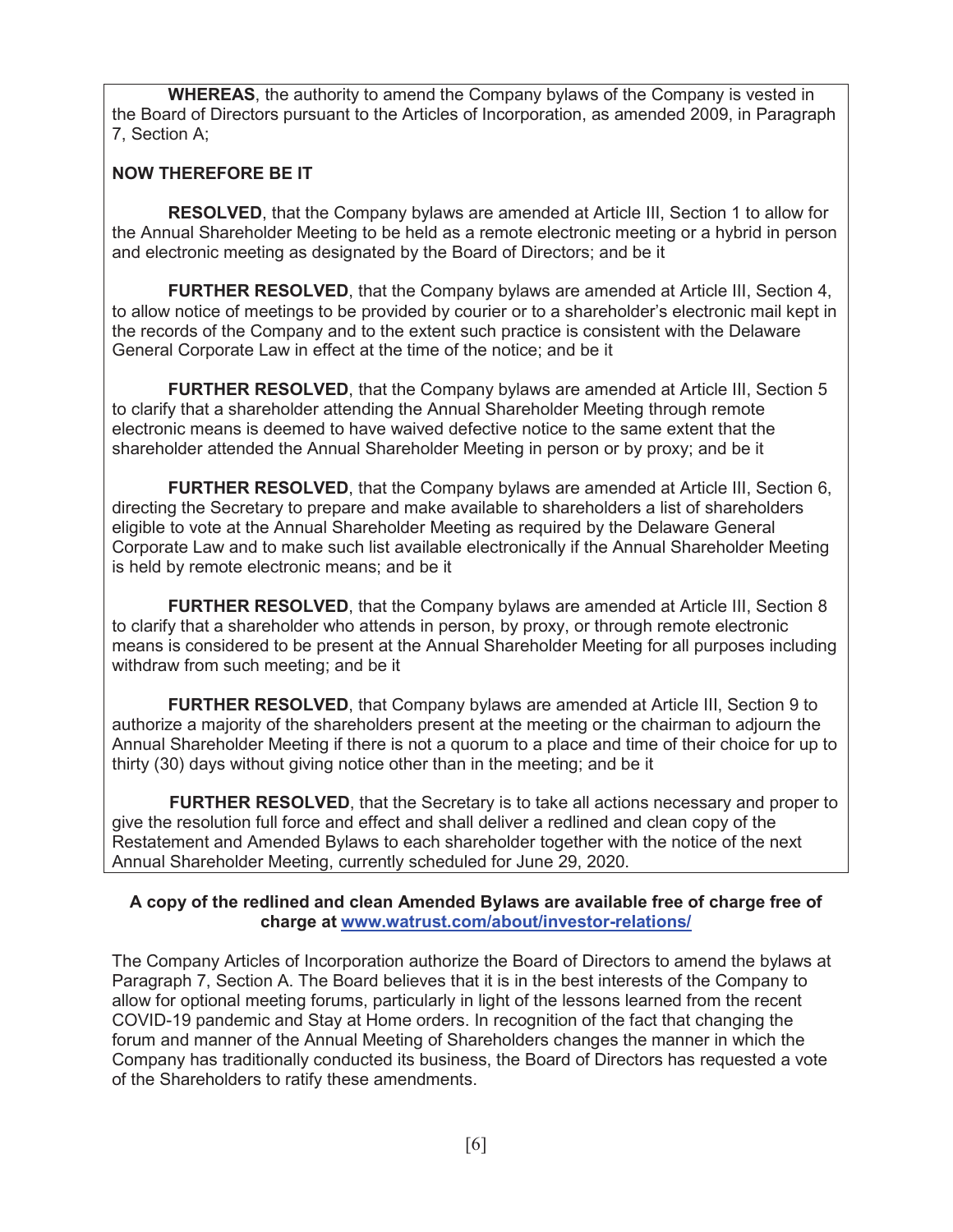In the event of a negative vote on this proposal, the Board of Directors will reconsider the amendments. In the event of a negative vote, the use of a virtual meeting for the 2020 Annual Meeting of Shareholders would remain a valid exercise of the Board's authority and the meeting would remain properly called in its virtual forum. Even if the amendments are ratified, the Board retains the authority to set the place and manner of the Annual Meeting consistent with the Articles of Incorporation and Bylaws.

## *The Board recommends a vote FOR Proposal No. 3.*

# **Vote Required**

 Approval of Proposal No. 3 requires the affirmative vote of (i) a majority of the shares present or represented by proxy and voting at the Annual Meeting and (ii) a majority of the shares required to constitute a quorum.

## **GENERAL INFORMATION**

 The Record Date for the Annual Meeting was June 24, 2020. **Only Class A Common Stock shareholders of record as of the close of business on this date are entitled to vote.** For Class A shareholders, you are invited to vote on the proposals included in this Proxy Statement.

 You may be receiving this Notice and Proxy Statement because you were an owner of Class B Common Stock and therefore may attend the Annual Meeting. However, you do not have a right to vote on the proposals presented at the 2020 Annual Meeting.

 The proxies are being solicited on behalf of the Company. **The Company is a non-reporting Company and is not subject to the proxy requirements of the Exchange Act, the SEC or the various securities exchanges.** The proxies are solicited pursuant to the Delaware General Corporate Law. This Proxy Statement is intended to give Shareholders sufficient information about the Annual Meeting and Proposals to meaningfully participate in the meeting and to cast an informed vote.

## **ATTENDING THE ANNUAL MEETING**

 Due to the COVID-19 pandemic and Stay at Home orders, the Board of Directors set the 2020 Annual Meeting as "Virtual Only." There is not an option to attend the Annual Meeting in person. Shareholders will need to follow these instructions

 No recording is allowed at the Annual Meeting. This includes photography, audio recording, and video recording.

 Even if you receive a valid confirmation of registration and plan on attending the Annual Meeting by virtual means, we encourage you to vote your shares in advance using one of the methods described beginning on page 2 to ensure that your vote will be represented at the Annual Meeting.

 We reserve the right to revoke admission privileges or to eject an attendee for behavior likely to cause damage, injury, disruption, or annoyance or for failure to comply with reasonable requests or the rules of conduct for the meeting.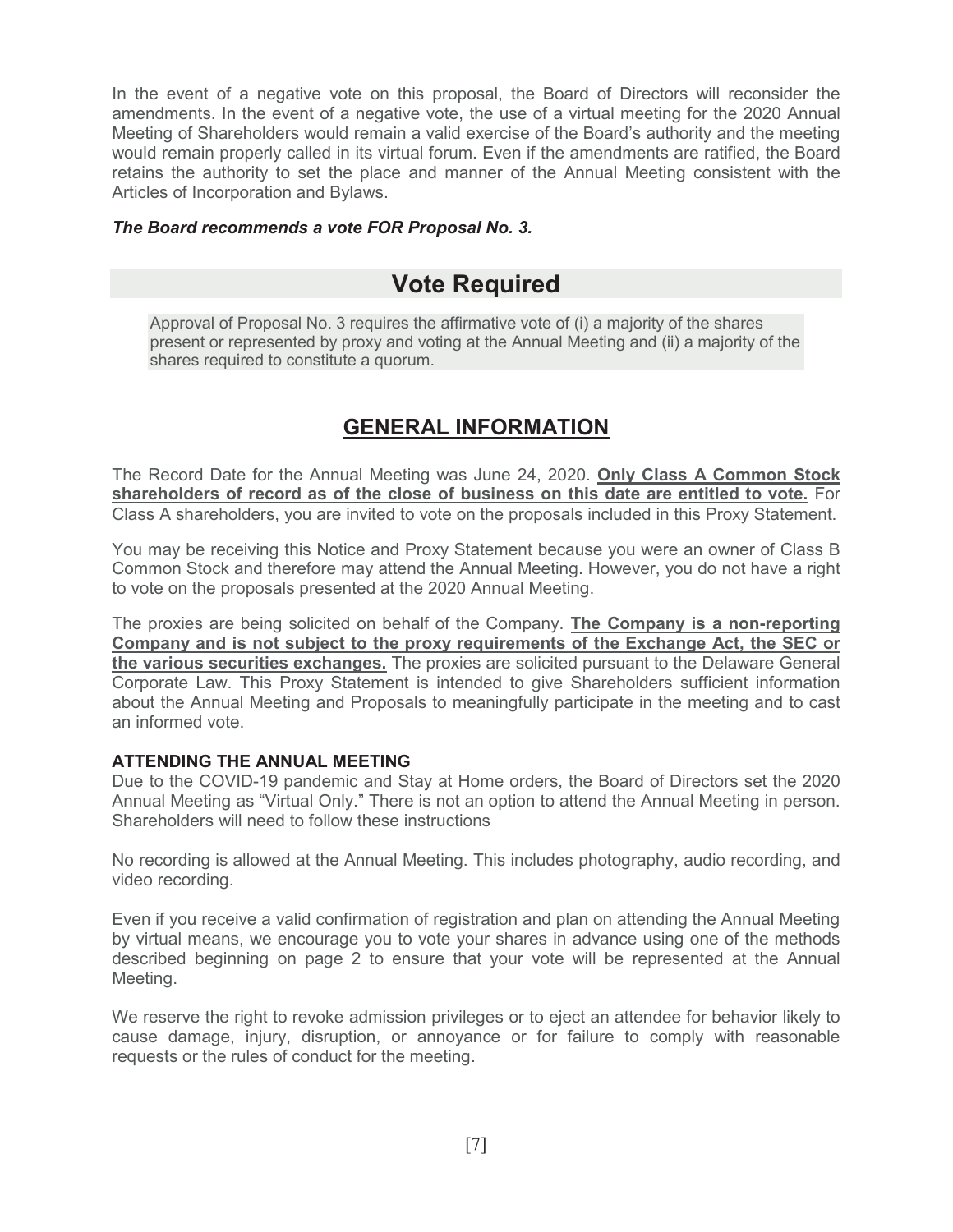## **ATTENDANCE BY CLASS A RECORD HOLDERS***:*

 If you were a stockholder of record as of June 24, 2020 (i.e., you held your shares in your own name as reflected in the records of our transfer agent, American Stock Transfer & Trust Company ("AST")), you can attend the virtual annual meeting and register to participate by accessing:

<https://web.lumiagm.com/238431525>

and selecting the button "I have a Control Number."

You will then be directed to a screen where you will enter:

- (i) the 11-digit control number on the proxy card previously sent to you by AST; and
- (ii) the meeting password "wtb2020".

 Please note the meeting password is case sensitive. Once you have completed these steps, select the "login" button, which will take you to the virtual annual meeting page where you can vote, submit written questions and listen to the meeting. If you are a stockholder of record and you have misplaced your 11-digit control number, please call AST at **(877) 773-6772**.

## **ATTENDANCE BY CLASS A BENEFICIAL OWNERS**

 If you were a beneficial owner as June 24, 2020 (i.e., you hold your shares in "street name" through an intermediary, such as a bank, broker or other nominee), you must register in advance in order to attend the virtual annual meeting. To register:

- (1) please obtain a "legal proxy" from the bank, broker or other nominee that is the record holder of your shares and then submit the legal proxy, along with your name and email address, to AST;
- (2) You will receive an 11-digit Control Number that may be used to access the virtual annual meeting site at:

#### <https://web.lumiagm.com/238431525>

and selecting the button "I have a Control Number."

You will then be directed to a screen where you will enter:

- (i) the 11-digit control number on the proxy card previously sent to you by AST; and
- (ii) the meeting password "wtb2020".

 Please note the meeting password is case sensitive. Once you have completed these steps, select the "login" button, which will take you to the virtual annual meeting page where you can vote, submit written questions and listen to the meeting.

## **Any control number that was previously provided with your proxy materials, likely a 16- digit number, will not provide access to the virtual annual meeting site.**

 Requests for registration and submission of legal proxies should be labeled as "Legal Proxy" and must be received by AST no later than July 19, 2020. All such requests should be submitted:

(1) by email to <u>[proxy@astfinancial.com,](mailto:proxy@astfinancial.com)</u> or

- (2) by facsimile to (718) 765-8730, or
- (3) by mail to:

 American Stock Transfer & Trust Company, LLC Attn: Proxy Tabulation Department 6201 15th Avenue Brooklyn, NY 11219.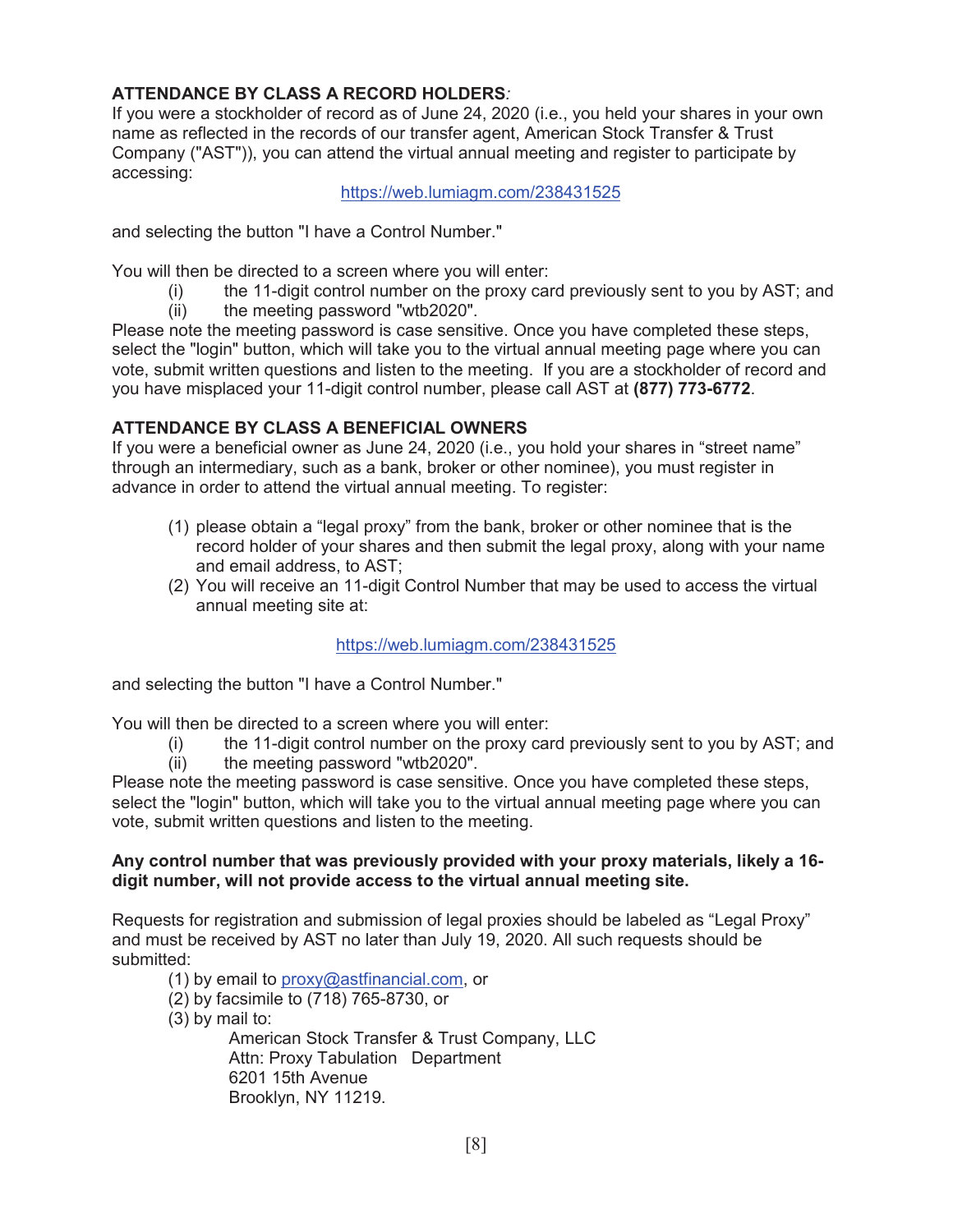Obtaining a legal proxy from your broker may take several days and shareholders are advised to register as far in advance as possible.

## **ATTENDANCE BY CLASS B OWNERS**

 If only own Class B shares, you do not have a vote on the proposals being presented at the Annual Meeting. However, you have a right to attend and participate during the meeting. You will not need a Control Number to attend. Simply go to:

#### <https://web.lumiagm.com/238431525>

 Once you are on that website, please indicate that you are a "Guest" and you will be entered into the meeting.

## **GUEST ATTENDANCE AT THE ANNUAL MEETING**

 We remain a largely family-owned company. As such, we recognize that Shareholders often invite other family members to the Annual Meeting. Any guest you wish to attend may attend by following the Class B Shareholder process above. Guests are subject to the same terms and conditions on attendance and revoked privileges as Shareholders.

#### **PROXY MATERIALS**

These materials include and were first made available to shareholders as follow:

- The Notice of 2020 Annual Meeting of Shareholders, July 1, 2020
- This Proxy Statement, July 1, 2020
- Cover Letter from Chairman Stanton, July 1, 2020
- Amended and Restated Bylaws (redline and clean), July 1, 2020
- W.T.B. Financial Corporation 2019 Annual Report, April 22, 2020

 If you wish to request printed versions by mail, please contact the General Counsel at (509) 353-3921.

## **PROXY MATERIALS ARE AVAILABLE ON THE INTERNET**

 The Company uses the internet as the primary means of furnishing Company announcements and proxy materials to shareholders. We encourage shareholders to take advantage of the availability of the proxy materials online to help reduce the printing and mailing costs and environmental impact of our annual meetings and reduce.

The Company's proxy materials are available at [www.watrust.com/about/investor-relations/](www.watrust.com/about/investor-relations)

#### **FUTURE EFFORT TO ELIMINATE DUPLICATE MAILINGS**

 This year, being the first year the Annual Meeting will be held virtually, we decided to mail to all shareholders of record, even in the event there are duplicate holdings of A and/or B shares and even when a single household has more than one shareholder in the household. Securities law allows us to adopt a procedure called "householding." Under this procedure, the Company may deliver a single copy of notices and proxy statements to an address where multiple shareholders reside, unless we receive contrary instructions from the shareholders. Shareholders would continue to receive separate proxy cards. We plan to adopt this procedure in future meetings.

 You may opt-out of householding or if you are receiving more than once copy of materials and would like to participate in householding, please contact the General Counsel at: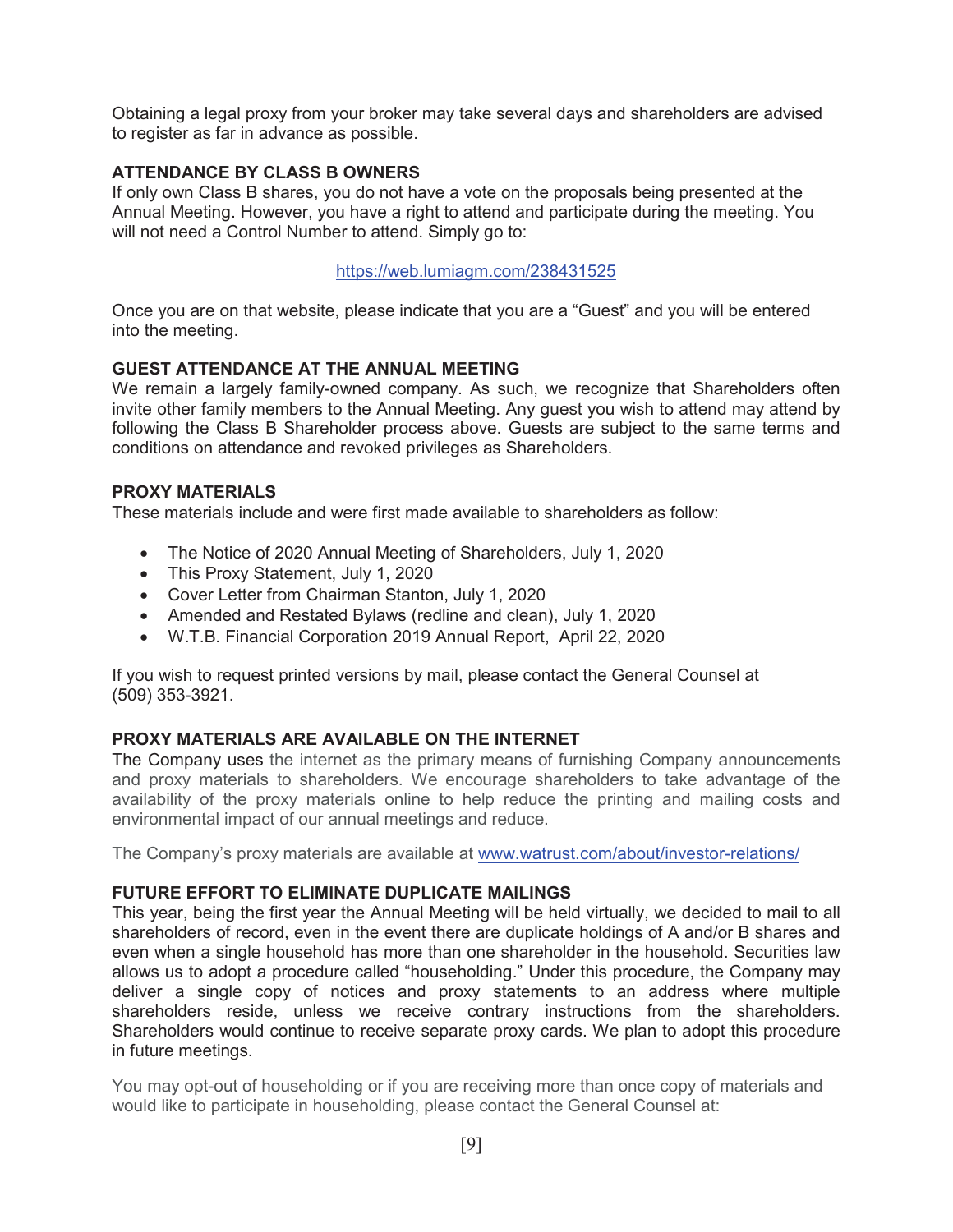W.T.B. Financial Corporation Office of General Counsel P.O. Box 2127 Spokane, WA 99210-2127 Phone: (509) 353-3921 Email: [bjackowich@watrust.com](mailto:bjackowich@watrust.com)

## **QUORUM FOR THE ANNUAL MEETING**

 Holders of a majority of the shares entitled to vote at the Annual Meeting must be present at the Annual Meeting in person or by proxy for the transaction of business. In-person includes shareholders attending the meeting virtually. This is called a quorum. Your shares will be counted for purposes of determining if there is a quorum if:

- • You are entitled to vote and you are present in person (or virtually) at the Annual Meeting; or
- • You have properly voted by proxy online, by phone, or by submitting a proxy card or voting instruction form by mail.

 Broker non-votes and abstentions are counted for purposes of determining whether a quorum is present. If a quorum is not present, we may propose to adjourn the Annual Meeting to solicit additional proxies and reconvene the Annual Meeting at a later date.

#### **INSPECTOR OF ELECTION**

The Company's General Counsel will serve as the inspector of election.

## **PROXY SOLICITATION COSTS**

 W.T.B. Financial Corporation is paying the costs of the solicitation of proxies. The Company has retained its registered transfer agent, American Stock Transfer & Trust Company, LLC (AST) to assist in the in the distribution of proxy materials and the solicitation of proxies from brokerage firms, fiduciaries, custodians, and other similar organizations representing beneficial owners of shares for the Annual Meeting. You may contact AST at (800) 937-5449. In addition to solicitations by mail, the proxy solicitor and W.T.B. Financial Corporation's directors, officers, and employees, without additional compensation, may solicit proxies on its behalf in person, by phone, or by electronic communication.

## **W.T.B. FINANCIAL CORPORATION'S FISCAL YEAR**

 The Company's fiscal year is the same as the calendar year and ends on December 31 of each year. Any information in this statement is based on the Company's fiscal year that ended on December 31, 2019.

#### **VOTING**

 Each share of Class A common stock has one vote on each matter. Only "shareholders of record" of Class A common stock as of the close of business on the Record Date are entitled to vote at the Annual Meeting. As of the Record Date, there were 25,000 shares of Class A common stock issued and outstanding, held by 75 registered shareholders of record. In addition to shareholders of record of the Class A common stock, "beneficial owners of shares held in street name" as of the Record Date can vote using the methods described below.

 **Shareholders of Record.** If your shares are registered directly in your name with W.T.B. Financial Corporation's transfer agent, AST, you are the shareholder of record with respect to those shares.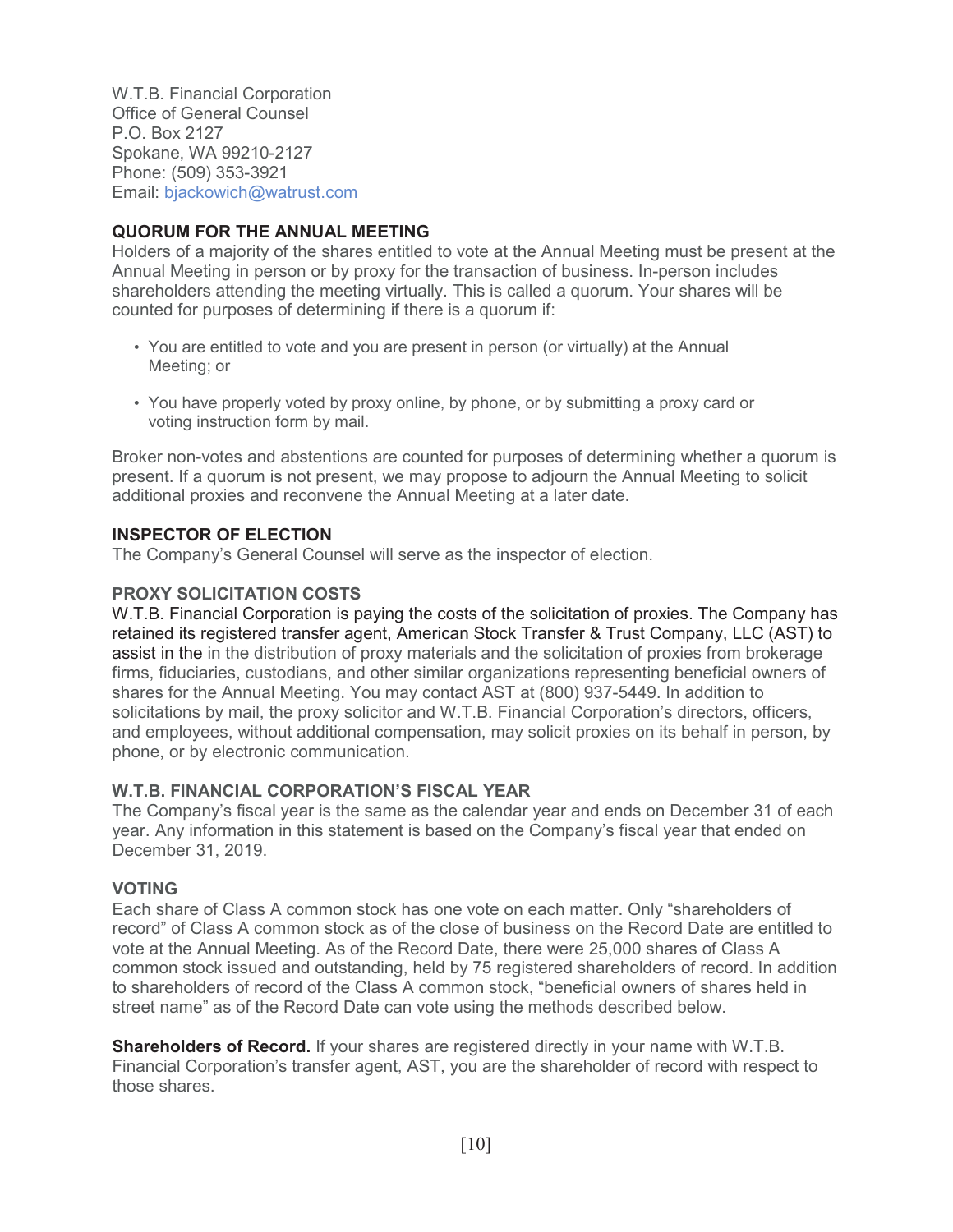**Beneficial Owners of Shares Held in Street Name.** If your shares are held in an account at a bank, broker, or other organization, then you are the "beneficial owner of shares held in street name." As a beneficial owner, you have the right to instruct the person or organization holding your shares how to vote your shares. Most individual shareholders are beneficial owners of shares held in street name.

 If you are a beneficial owner of shares held in street name and wish to vote during the Annual Meeting, you must also obtain a "legal proxy" from the organization that holds your shares. A legal proxy is a written document that authorizes you to vote your shares held in street name at the Annual Meeting. Please contact the organization that holds your shares for instructions regarding obtaining a legal proxy. Please follow the directions on pages 9 -10.

#### **VOTING PROCEDURES**

There are three ways to vote:

- • **Online.** You may vote by proxy by visiting [proxy@astfinancial.com](mailto:proxy@astfinancial.com) and entering the control number found in your proxy card or that you obtained from AST.
- • **Phone.** Included in this mailing is a proxy card or voting instruction form and you may vote by proxy by calling the toll-free number found on the card or form.
- • **Mail.** You received a proxy card or voting instruction form and you may vote by proxy by filling out the card or form and returning it in the envelope provided.

 All shares represented by valid proxies received prior to the taking of the vote at the Annual Meeting will be voted and, where a shareholder specifies by means of the proxy a choice with respect to any matter to be acted upon, the shares will be voted in accordance with the shareholder's instructions.

#### **CHANGING YOUR VOTE**

 You may revoke your proxy and change your vote at any time before the taking of the vote at the Annual Meeting.

- • **Online.** You may change your vote using the online voting method described above, in which case only your latest internet proxy submitted prior to the Annual Meeting will be counted.
- • **Phone.** You may change your vote using the phone voting method described above, in which case only your latest telephone proxy submitted prior to the Annual Meeting will be counted.
- • **Mail.** You may revoke your proxy and change your vote by signing and returning a new proxy card or voting instruction form dated as of a later date, in which case only your latest proxy card or voting instruction form received prior to the Annual Meeting will be counted.

## **CONFIDENTIALITY OF VOTES**

 Proxy instructions, ballots, and voting tabulations that identify individual shareholders are handled in a manner that protects your voting privacy. The Company will not disclose the proxy instructions or ballots of individual shareholders, except:

- To allow for the tabulation and certification of votes;
- To facilitate a successful proxy solicitation;